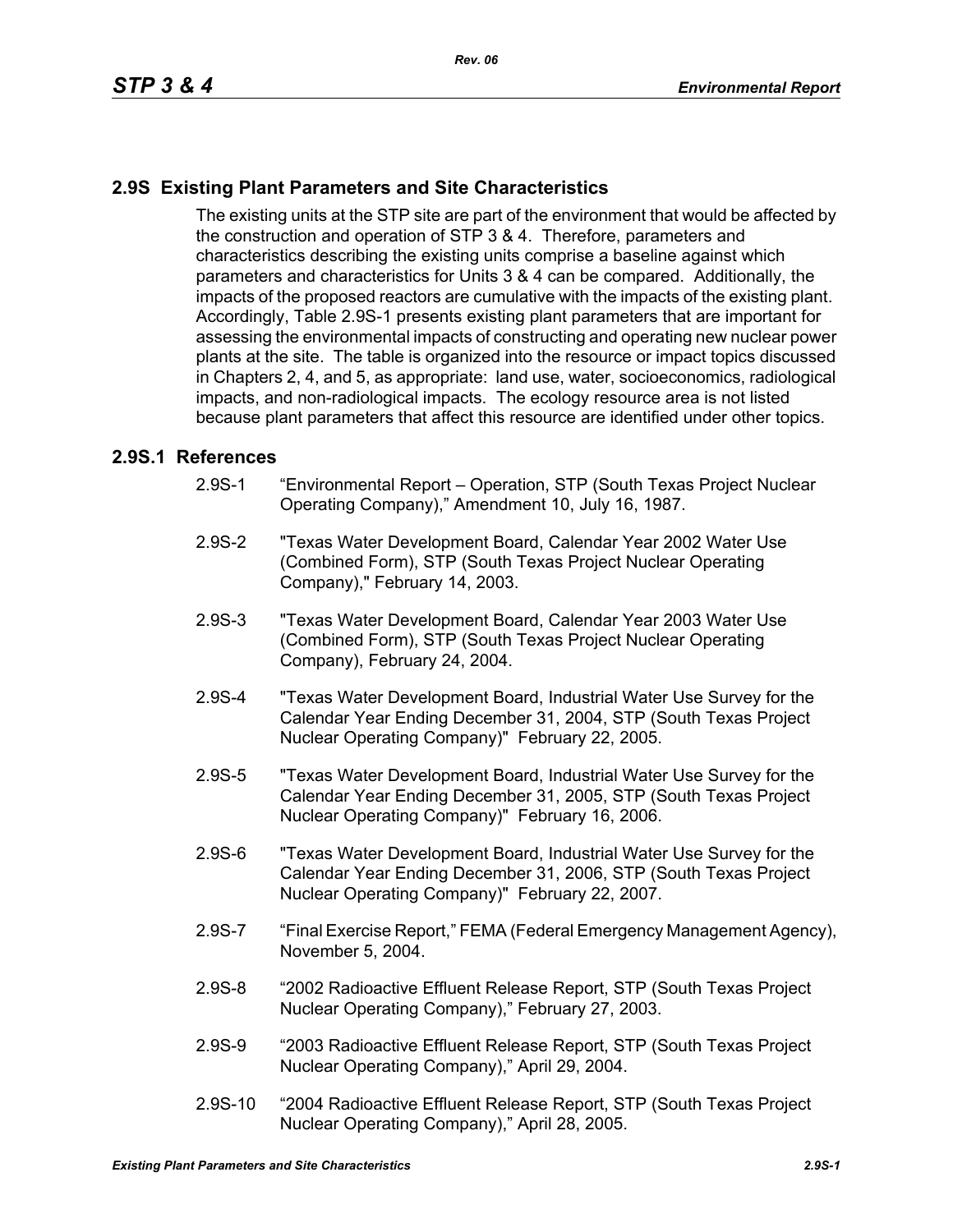- 2.9S-11 "2005 Radioactive Effluent Release Report, STP (South Texas Project Nuclear Operating Company)," April 27, 2006.
- 2.9S-12 "2006 Radioactive Effluent Release Report, STP (South Texas Project Nuclear Operating Company)," April 30, 2007.
- 2.9S-13 "Radiation Exposure Information and Reporting System (REIRS) for Radiation Workers," NRC (Nuclear Regulatory Commission) http://www.reirs.com/, accessed April 18, 2007.
- 2.9S-14 "Emissions Inventory Data (NOC-TX-06012964), STP (South Texas Nuclear Operating Company) 2006," March 29, 2007.
- 2.9S-15 "Texas Water Development Board, Calendar Year 2001 Water Use (Combined Form), STP (South Texas Project Nuclear Operating Company)," February 20, 2002.
- 2.9S-16 "Texas Commission on Environmental Quality, TCEQ Annual Water Use Reports – 2004, South Texas Project Electric Generating Station," February 23, 2005.
- 2.9S-17 "Texas Commission on Environmental Quality, TCEQ Annual Water Use Reports – 2005, South Texas Project Electric Generating Station," February 22, 2006.
- 2.9S-18 "Texas Commission on Environmental Quality, TCEQ/TWDB Annual Water Use Reports – 2006, South Texas Project Electric Generating Station," February 22, 2007.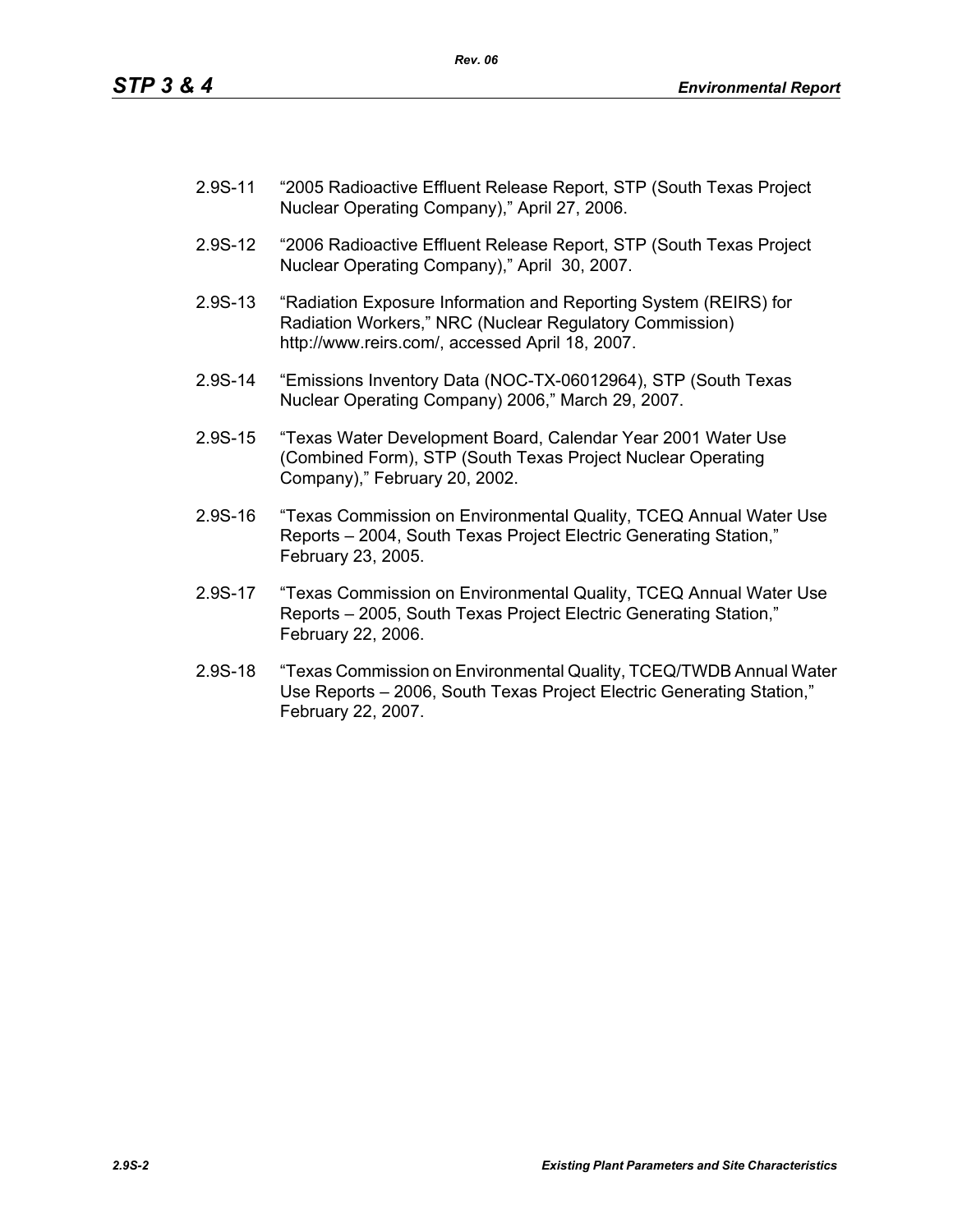| <b>Parameter</b>                                                | <b>Quantity and Units</b>                                                                                                                                                                           | <b>Explanation/Source</b>                  |
|-----------------------------------------------------------------|-----------------------------------------------------------------------------------------------------------------------------------------------------------------------------------------------------|--------------------------------------------|
| <b>Land Use</b>                                                 |                                                                                                                                                                                                     |                                            |
| Developed acreage                                               | 12,220 acres total site; Plant facilities<br>occupy approximately 65 acres; main<br>cooling reservoir occupies 7,000<br>acres, and approximately 1,700 acres<br>remain as a lowland natural habitat | Source: Reference 2.9S-1                   |
| <b>Exclusion Area</b><br>Boundary                               | Oval 1,430 meters from the centerline<br>of each reactor containment building                                                                                                                       | Source: Reference 2.9S-1                   |
| Low Population Zone<br>Boundary                                 | 3 miles radius from Exclusion Area<br><b>Boundary Centroid</b>                                                                                                                                      | Source: Reference 2.9S-1                   |
| <b>Water</b>                                                    |                                                                                                                                                                                                     |                                            |
| River water<br>consumptive use                                  | 37,100 acre-ft/year (3-year average<br>[calendar years 2004-2006] listed due<br>to recent Units power up-rates)                                                                                     | Source: Reference 2.9-2S-16 to 2.9S-<br>18 |
| Groundwater<br>withdrawal                                       | 1,300 acre-ft/year (6-year approximate<br>average [calendar years 2001-2006])                                                                                                                       | Source: Reference 2.9S-2 to 2.9S-6         |
| <b>Socioeconomics</b>                                           |                                                                                                                                                                                                     |                                            |
| Permanent plant<br>workforce<br>(Approximate 5-year<br>average) | Average = $1300$                                                                                                                                                                                    | Source: Estimate                           |
| Outage workforce<br>(Approximate 5-year<br>average)             | Average = $400$                                                                                                                                                                                     | Source: Estimate                           |
| Population within 10<br>miles                                   | 2875 people (decrease from 1990<br>census)                                                                                                                                                          | Source: Reference 2.9S-7                   |
| Population within 50<br>miles                                   | 257,252                                                                                                                                                                                             | Source: Reference 2.9S-7                   |
| <b>Radiological Impacts</b>                                     |                                                                                                                                                                                                     |                                            |
| Airborne emissions<br>(curies/yr)                               | Fission/Activation<br>Products - 234.5 (5-year average)                                                                                                                                             | Source:: Reference 2.9S-8 to 2.9S-12       |
|                                                                 | Radioiodines - 0.00032 (5-year<br>average)<br>Particulates - 0.00183 (5-year<br>average)<br>Tritium - 144.8 (5-year average)                                                                        |                                            |

|  | Table 2.9S-1   Plant Parameters and Site Characteristics for STP 1 & 2 |  |  |
|--|------------------------------------------------------------------------|--|--|
|--|------------------------------------------------------------------------|--|--|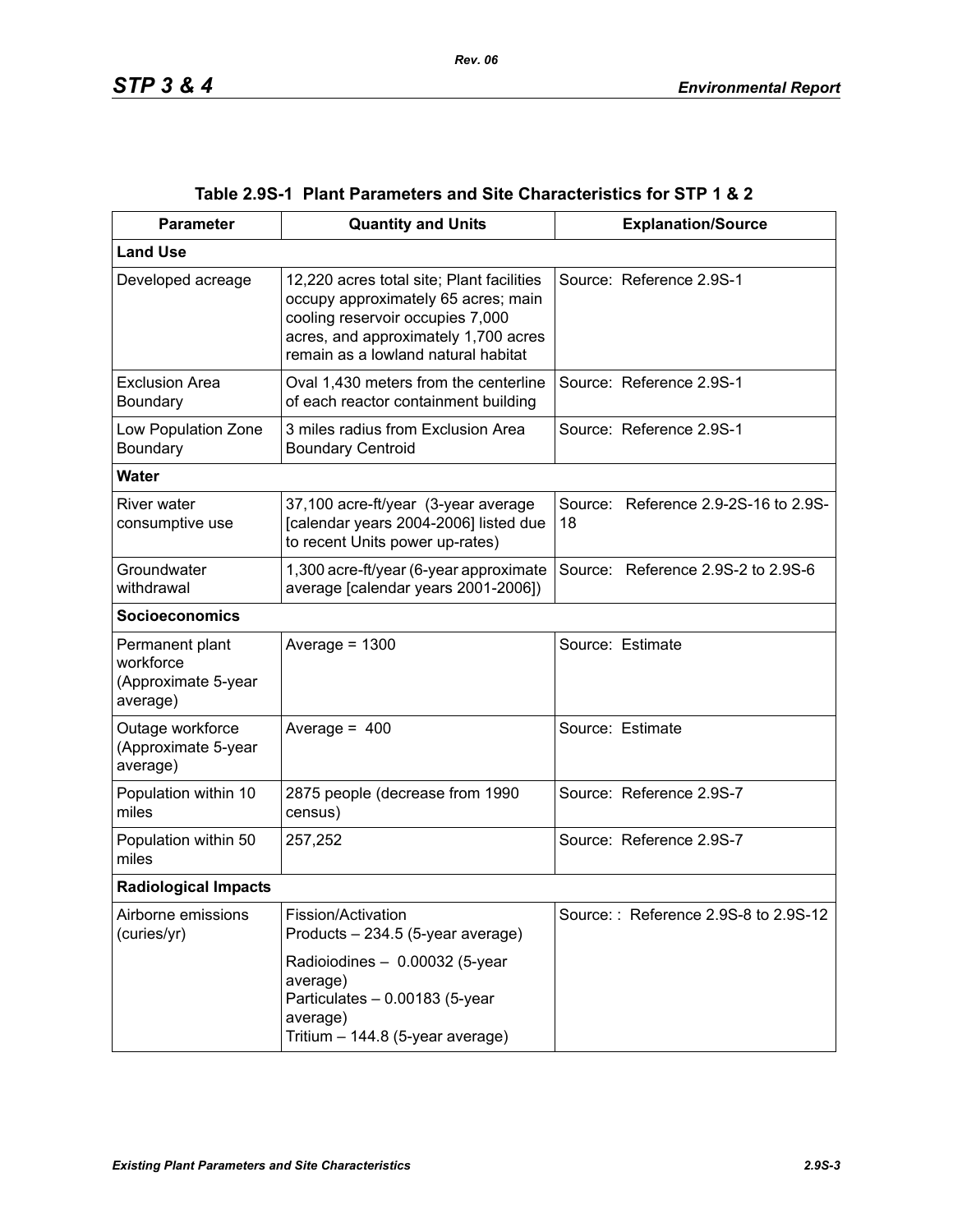| <b>Parameter</b>                          | <b>Quantity and Units</b>                                                                                                                                                              | <b>Explanation/Source</b>            |  |  |
|-------------------------------------------|----------------------------------------------------------------------------------------------------------------------------------------------------------------------------------------|--------------------------------------|--|--|
| Liquid discharges<br>(curies/yr)          | Fission/Activation<br>Products - 0.091 (5-year average)<br>Tritium - 2035 (5-year average)<br>Dissolved/Entrained<br>Gases - 1.82 (5-year average)<br>Gross Alpha - 0 (5-year average) | Source:: Reference 2.9S-8 to 2.9S-12 |  |  |
| Liquid pathway<br>collective dose (mrem)  | Unit $1 - 1.31$ (5-year average)<br>Unit $2 - 1.28$ (5-year average)                                                                                                                   | Source:: Reference 2.9S-8 to 2.9S-12 |  |  |
| Solid radiological<br>waste volume        | 527 m3/yr (5-year average)                                                                                                                                                             | Source:: Reference 2.9S-8 to 2.9S-12 |  |  |
| Solid radiological<br>waste radioactivity | 464.8 curies/yr (5-year average)                                                                                                                                                       | Source:: Reference 2.9S-8 to 2.9S-12 |  |  |
| Worker collective dose                    | YearDose                                                                                                                                                                               | Source: Reference 2.9S-13            |  |  |
|                                           | $2002 - 329.1$ rem                                                                                                                                                                     |                                      |  |  |
|                                           | $2003 - 143.5$ rem                                                                                                                                                                     |                                      |  |  |
|                                           | 2004 - 119.8 rem                                                                                                                                                                       |                                      |  |  |
|                                           | $2005 - 247.7$ rem                                                                                                                                                                     |                                      |  |  |
|                                           | 2006 - 150.3 rem                                                                                                                                                                       |                                      |  |  |
|                                           | Average 198 rem/year                                                                                                                                                                   |                                      |  |  |
| <b>Nonradiological Impacts</b>            |                                                                                                                                                                                        |                                      |  |  |
| Air emissions                             | Tons per year of criteria pollutants<br>(2006)<br>$NOx = 43$ tons/year<br>$SO2 = 0.75$ tons/year<br>$PM10 = 0.96$ tons/year<br>$PM2.5 = 0.96$ tons/year<br>$CO = 11.5$ tons/year       | Source: Reference 2.9S-14            |  |  |
| <b>Noise</b>                              | Not Measured                                                                                                                                                                           | Not applicable                       |  |  |
| <b>Building height</b>                    | Containment dome: 203 feet above<br>grade<br>Primary Met tower: 197 feet above<br>grade                                                                                                | Source: Reference 2.9S-1             |  |  |

## **Table 2.9S-1 Plant Parameters and Site Characteristics for STP 1 & 2 (Continued)**